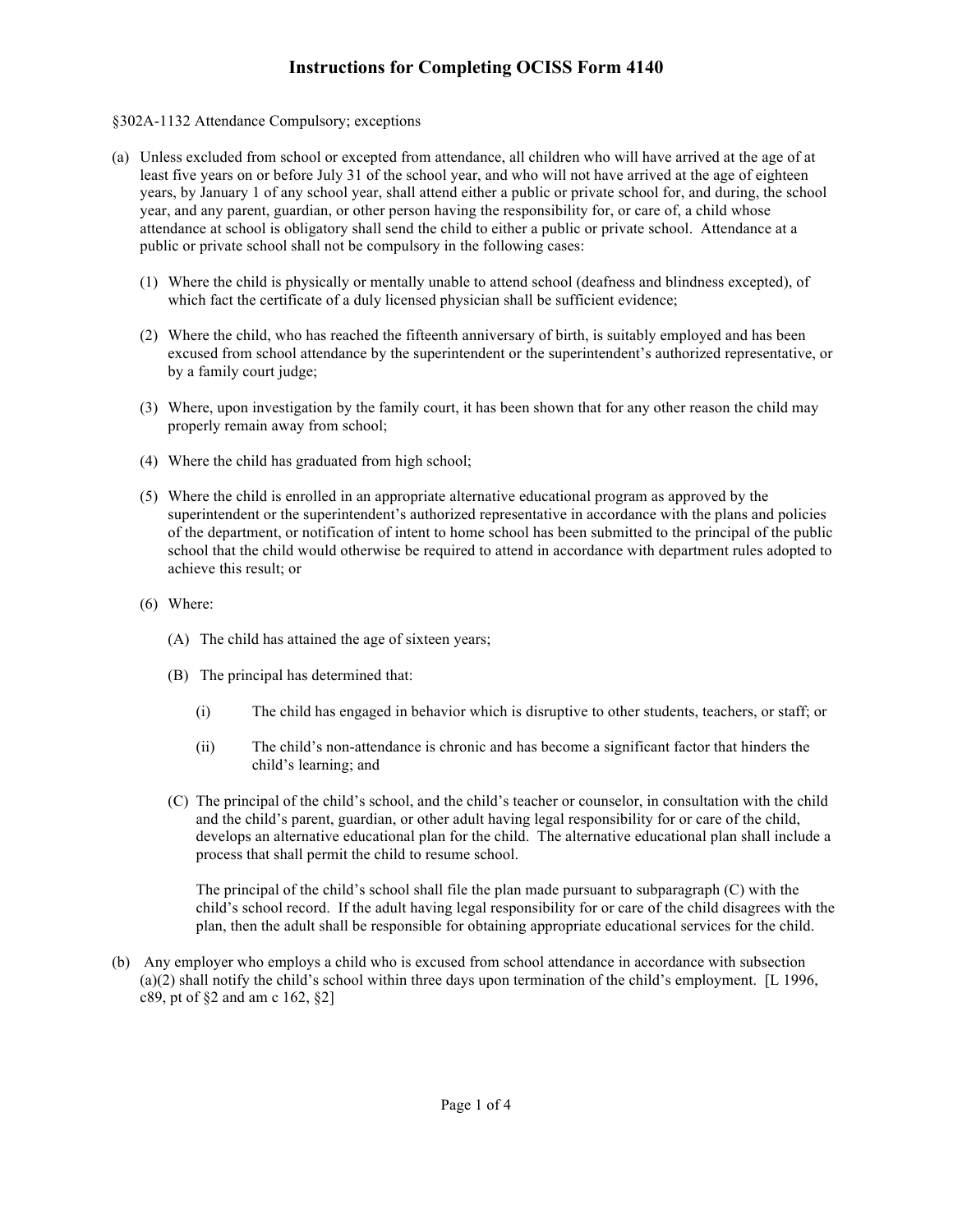- §8-12-5 Procedures for exceptions due to disabilities.
- (a) A parent whose child is physically or mentally unable to attend school, deafness and blindness excepted, shall complete and submit Form 4140, Exceptions to Compulsory Education, to the local public school.
- (b) A parent, whose child is physically or mentally unable to attend school, deafness and blindness excepted, shall also submit sufficient evidence of the identified disabilities to the local public school. A certificate from a duly licensed physician shall be sufficient evidence.
- (c) The district superintendent may approve withdrawal from school for exceptions due to identified disabilities.
- (d) Requests for exceptions due to identified disabilities shall be renewed annually. [Eff. 11/7/91; am and comp 5/13/00] (Auth: HRS §§302A-1112, 302A-1132) (Imp: HRS §302A-1132)
- §8-12-6 Procedures for exceptions due to employment.
- (a) A parent whose child has reached the fifteenth anniversary of birth and is suitably and lawfully employed shall complete and submit Form 4140, Exceptions to Compulsory Education, to the local public school for the principal's recommendation as to whether the exception should be granted. The form shall then be submitted to the district superintendent for approval.
- (b) A family court judge may also approve an exception due to employment.
- (c) The student to be exempted from attendance shall be employed full-time for a minimum of forty hours per week.
- (d) The student's employer shall notify the school within three days if employment is terminated. The student shall return to the school unless the student provides the principal with verification of new employment.
- (e) Requests for exception due to employment shall be renewed annually. [Eff. 11/7/91; am and comp 5/13/00] (Auth: HRS §§302A-1112, 302A-1132) (Imp: HRS §302A-1132)
- §8-12-7 Procedures for exceptions due to family court order.
- (a) Approval for exceptions due to family court order shall be authorized by a family court judge.
- (b) The approval of the family court judge shall be obtained on Form 4140, Exceptions to Compulsory Education, and submitted to the local public school.
- (c) Requests for an exception due to family court order shall be reviewed and renewed annually. [Eff. 11/7/91; am and comp 5/13/00] (Auth: HRS §§302-A-1112, 302A-1132) (Imp: HRS §302A-1132)
- §8-12-8 Procedures for exceptions for alternative educational programs, other than home schooling.
- (a) The parent of a child requesting a compulsory attendance exception for an alternative educational program other than home schooling shall complete and submit Form 4140, Exceptions to Compulsory Education, to the local public school.
- (b) For purposes of this chapter, enrollment in a private school's home study school program shall not be construed as equivalent to attendance at a private school.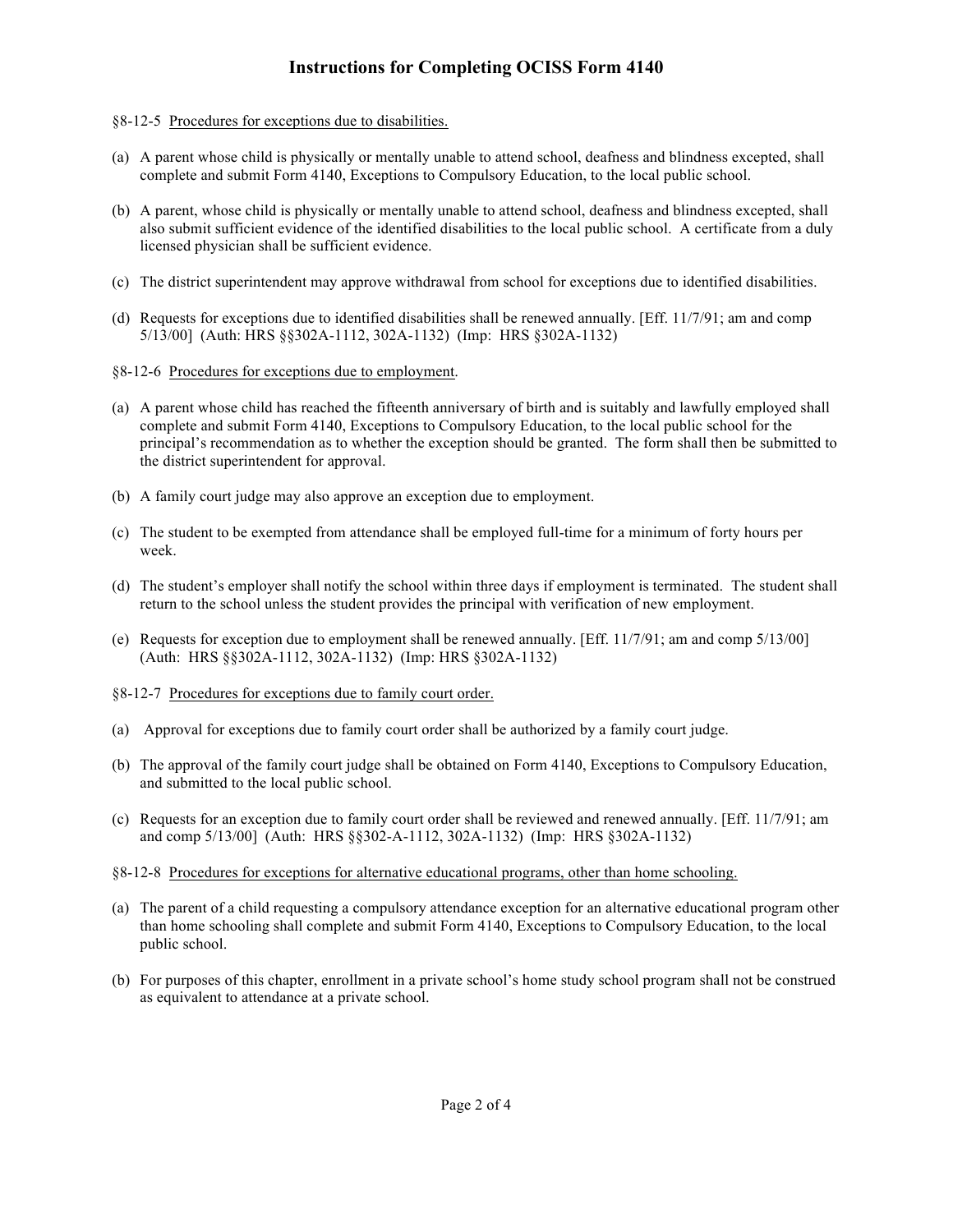- (c) The parent requesting an exception under this section shall submit to the local public school principal a planned curriculum for the child along with the Form 4140. The curriculum shall be structured and based on educational objectives as well as the needs of the child, be cumulative and sequential, provide a range of up-todate knowledge and needed skills, and take into account the interests, needs and abilities of the child. The submittal shall include the following:
	- (1) The commencement date and ending date of the program;
	- (2) The number of hours per week the child will spend in instruction which shall average approximately three hours per school day;
	- (3) The subject areas to be covered in the planned curriculum:
		- (A) An elementary school curriculum may include the areas of language arts, mathematics, social studies, science, art, music, health and physical education to be offered at the appropriate development stage of the child.
		- (B) A secondary school curriculum may include the subject areas of social studies, English, mathematics, science, health, physical education and guidance.
	- (4) The method used to determine mastery of materials and subjects in the curriculum; and
	- (5) A list of textbooks or other instructional materials which will be used. The list shall be in standard bibliographical format. For books, the author, title, publisher and date of publication shall be indicated. For magazines the author, article title, magazine, date, volume number and page shall be indicated.
- (d) The superintendent or the superintendent's designee may approve withdrawal from school where an appropriate educational program other than home schooling is developed for the child in accordance with the plans and policies of the department.
- (e) A request for an exception for an alternative educational program other than home schooling shall be renewed annually.
- (f) Further exceptions to the provisions of this chapter [chapter 8-12] concerning a child's alternative educational program may be granted by the superintendent upon the written request of the parent and the recommendations of the principal and the district superintendent. [Eff. 11/7/91; am and comp 5/13/00] (Auth: HRS §§302A-1112, 302A-1132) (Imp: HRS §302A-1132)

#### **Form 4140 Homeschooling Instruction**

#### **Notification of Intent to Home School**

- 1. All parents choosing to home school their children must notify the local public school principal by:
	- a. Completing Form OCISS 4140 (Rev. 8/11), Exceptions to Compulsory Education (**Top portion** with student information: name, student ID number, birth date, telephone number, address, school, complex area, grade; **Section A** name of parent/guardian, signature and date; and **Section B** indicating with an "X" "Homeschooling" and inserting the date); **or**
	- b. Submitting a letter with a statement of intent to home school the child(ren) and containing the following information:
		- Name, address, and telephone number of the child;
		- Birth date and grade level of the child; and
		- Signature of the parent and date of signature.
- 2. The school and district office acknowledge the notice of intent submitted by the parents by:
	- **a.** Sending the parents a copy of Form OCISS 4140 after it is signed by the principal and complex area superintendent. (Principal and complex area superintendent check "Acknowledged" and not "Approval Recommended" or "Approval Note Recommended); **or**
	- **b.** Writing "Acknowledged:" on the bottom of the parent's letter of notification with the date and signature of the principal and complex area superintendent, and returning the letter to the parent. Copies of the letter should be kept on file at the school and district office.
- 3. The notice of intent to home school a child is for record keeping purposes and to protect families from unfounded accusations of educational neglect or truancy. The principal and the complex area superintendent are acknowledging receipt and not granting permission.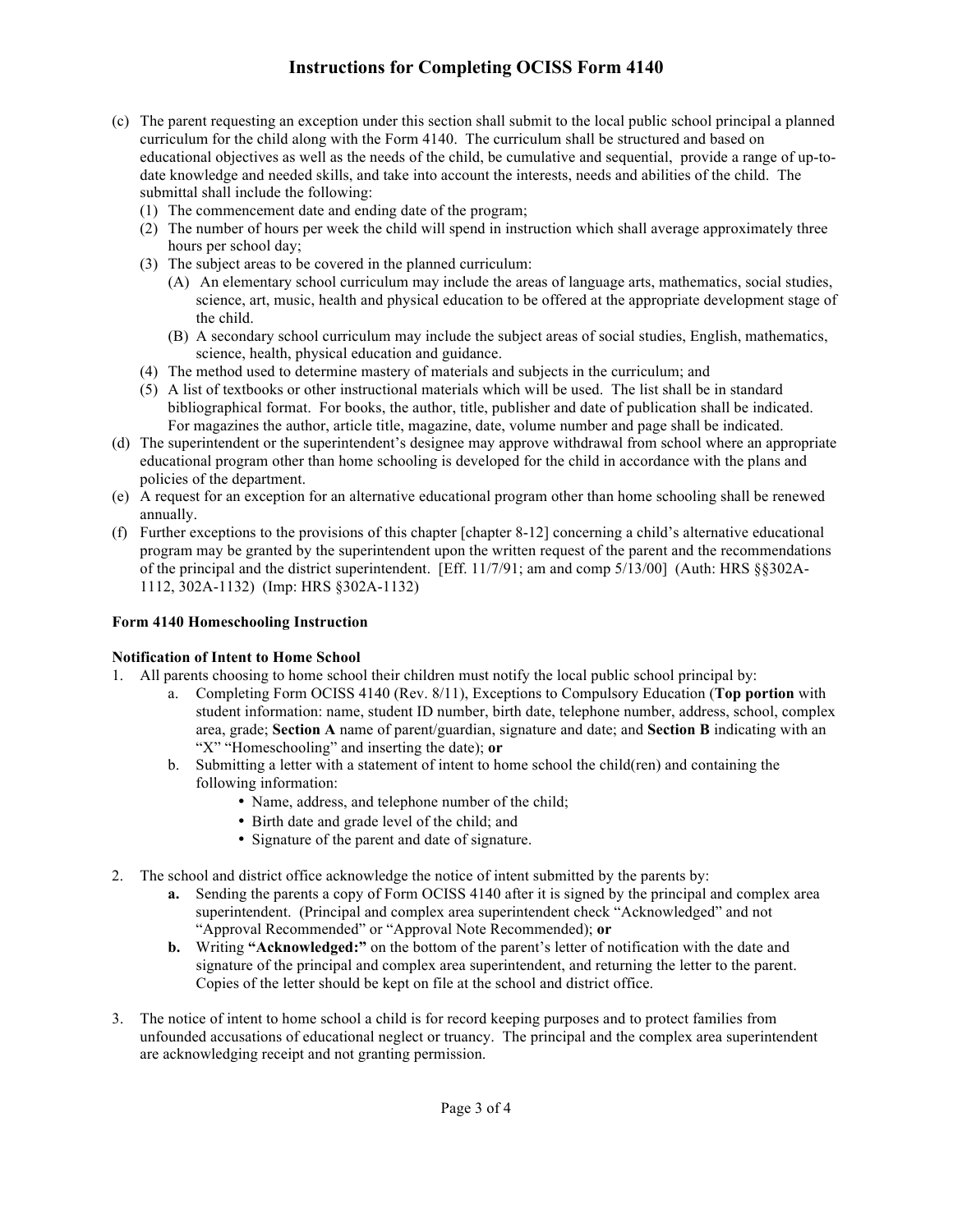4. As long as parents are complying with the annual progress monitoring requirement (§8-12-18(b)), they do not have to resubmit the notification of intent to home school their child on an annual basis. However, another notification of intent must be submitted when the child is transferring from one local public school to another, for example, transition from the culminating fifth or sixth grade in elementary school to sixth or seventh grade at middle or an intermediate school, or moving from district to district. Parents should also contact the school if they are moving out of state so that their child(ren)'s name(s) can be removed from the state home school roster.